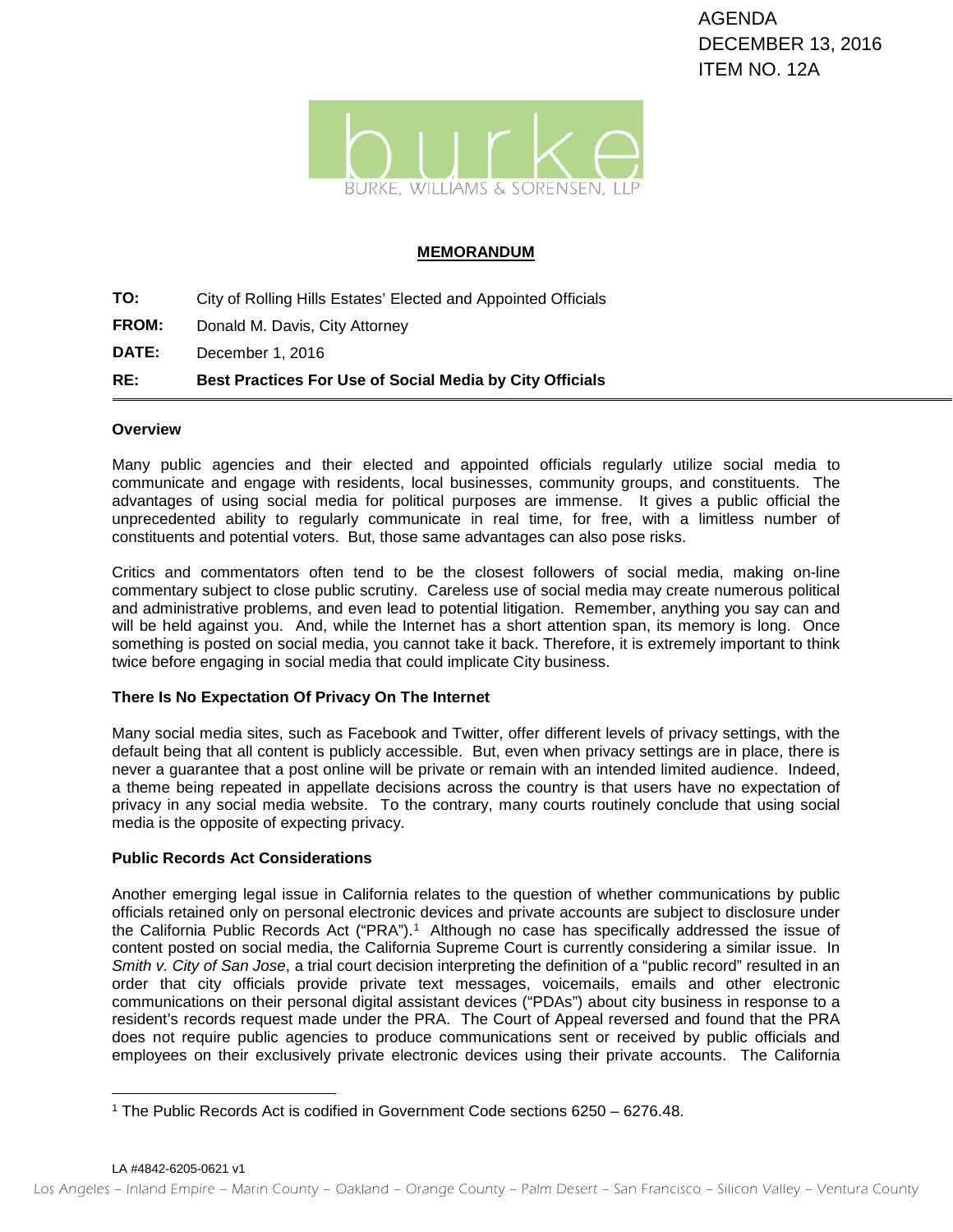Social Media Best Practices December 1, 2016 Page 2

Supreme Court's review of this Court of Appeal decision is expected to be released in early 2017. Should the Supreme Court conclude that the trial court was correct, it will likely pave the way for potential PRA requests for social media content posted by City officials and employees related to City business on both public and private accounts.

Factors that could contribute to a finding by a California court that the "personal" social media page of an elected or appointed official is a public record may include:

- Were public resources used to create the social media page?
- Is there a definable, well-publicized use for the site (i.e., acting as a candidate, purely personal use, or a separate business use)?
- Do users visit the site based on the official's personal or official contacts?
- Is the page being used for any official purpose?

Also keep in mind that the *City of San Jose* case does not address the issue of discovery of social media posts in litigation where requesting parties have much broader access to documents, information and materials relevant to the issues presented in the litigation.

In order to minimize potential disclosure of electronic communications under the PRA, consider the following:

- Do not solicit "friends" or use contacts gained through your duties as an elected or appointed official.
- Do not reference your social media page at public meetings or in any official City documents.
- Do not access your social page from City-provided computers or electronic devices.
- Do not use your social media page to gain, post, or disseminate information about official City business.
- Do not use personal devices or accounts to store City-related business documents or emails.

### **Brown Act Considerations**

Many public officials use blogs, Facebook, and other social media outlets to connect with constituents and to promote political agendas. While this may be a reasonable and tempting use of social media, public officials should be mindful of potential issues arising under the Ralph M. Brown Act ("Brown Act").<sup>[2](#page-1-0)</sup>

Under the Brown Act, a lawful meeting requires public notice and access. A quorum of the governing body, including the City Council, and City commissions, boards or standing committees may not meet to discuss official business unless the rules of the Brown Act are met. A "serial meeting" is a series of communications that individually do not include a quorum but collectively result in a quorum. Such a serial meeting can take the form of a "daisy chain" where officials of a legislative body pass on information and communications from one member to the next until a quorum is involved, or a "hub and spoke," where one person acts as the center and communicates with a quorum of members of the legislative body.

Brown Act traps due to email communications between officials are commonplace, but what happens if officials engage with each other on social media? California courts have not definitively ruled on the

<span id="page-1-0"></span> <sup>2</sup> The Ralph M. Brown Act is codified in Government Code sections 54950 – 54963.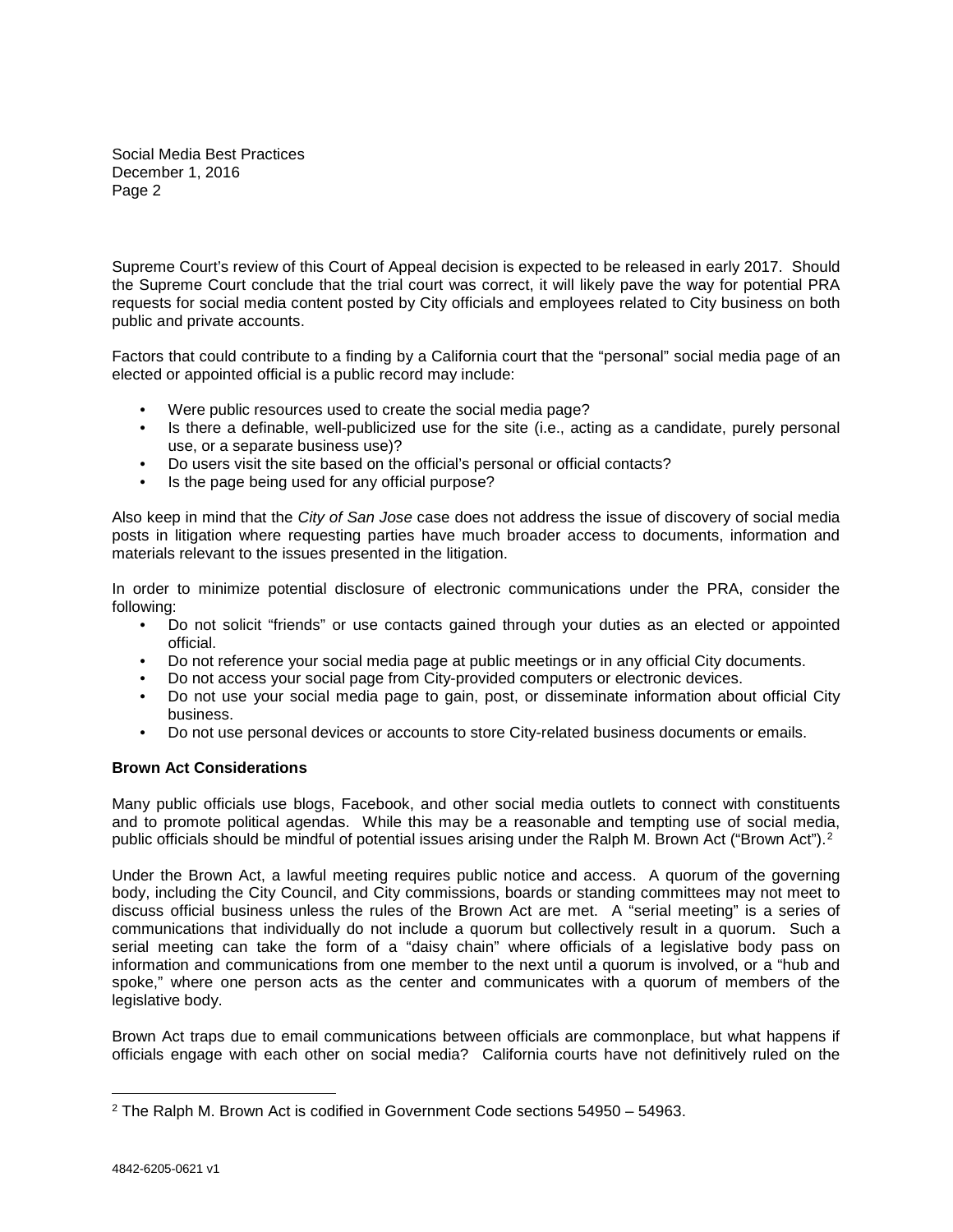Social Media Best Practices December 1, 2016 Page 3

issue of cyberspace communications and the Brown Act, but presumably, the above-mentioned serial meeting rules would apply.

For example, three Councilmembers may not meet for dinner at a local restaurant to discuss City business. Likewise, if one member were to post a comment on his or her personal Facebook page about an on-going City project, and several other members commented (or perhaps even "Liked") the comment, has the Brown Act been violated? Arguably, yes. Despite the fact that the online comments were publicly available, the simple fact that three of the five members have discussed or deliberated on official business could arguably constitute a "meeting" under the Brown Act without the requisite notice. Although the Brown Act does not expressly prohibit elected and appointed officials from publishing their own comments and opinions, public officials should limit any online contact with other elected and appointed officials.

#### **The Political Reform Act: Avoiding The Appearance Of Conflicts And Bias**

The conduct of public officials is governed by numerous state and federal laws, which include the duty to make decisions motivated by the public good, not personal interests, duties of loyalty and fairness (i.e., the avoidance of conflicts of interest), and the duty to treat all members of the public in a fair and unbiased manner. Citizens have the right to a fair and unbiased decision-maker. Accordingly, public officials must make decisions free from personal bias. Examples of personal bias might include a personal, but not necessarily financial interest in the outcome of a decision, strong dislike of an applicant, or a strong attachment or loyalty to a an applicant or other party involved in a matter. Similarly, public officials are prohibited from making decisions based on campaign contribution bias. Likewise, public officials are prohibited from using public resources for private or political purposes.

In *Nasha, LLC v. City of Los Angeles*,<sup>[3](#page-2-0)</sup> a local developer sued to overturn a Planning Commission's adverse decision with respect to a proposed development project based on potential bias on the part of one member of the Planning Commission. The commissioner had written a public article critical of the proposed project. The court concluded that the article gave rise to an unacceptable probability of actual bias and was sufficient to preclude that commissioner from serving as a reasonably impartial, noninvolved reviewer on the commission when it adjudicated the proposed project. Accordingly, the court required the decision against the project be vacated. Although this case did not specifically deal with publishing critical statements on the Internet, the principles established by the case would certainly apply in the online context.

Online commentary or discussions about pending issues, business, legislation, or upcoming decisions before the body on which the elected or appointed official serves can lead to claims of bias, due process violations, conflicts of interest, and unfair decision-making.

### **Best Practices For Use Of Social Media By Public Officials**

Remember that City policies, such as those pertaining to harassment, discrimination, retaliation, courteous treatment of others, confidentiality, electronic communications and social media apply to online conduct by City officials, regardless of whether the online conduct occurs on a City-issued or private device.

<span id="page-2-0"></span> <sup>3</sup> 125 Cal.App.4th 470 (2004).